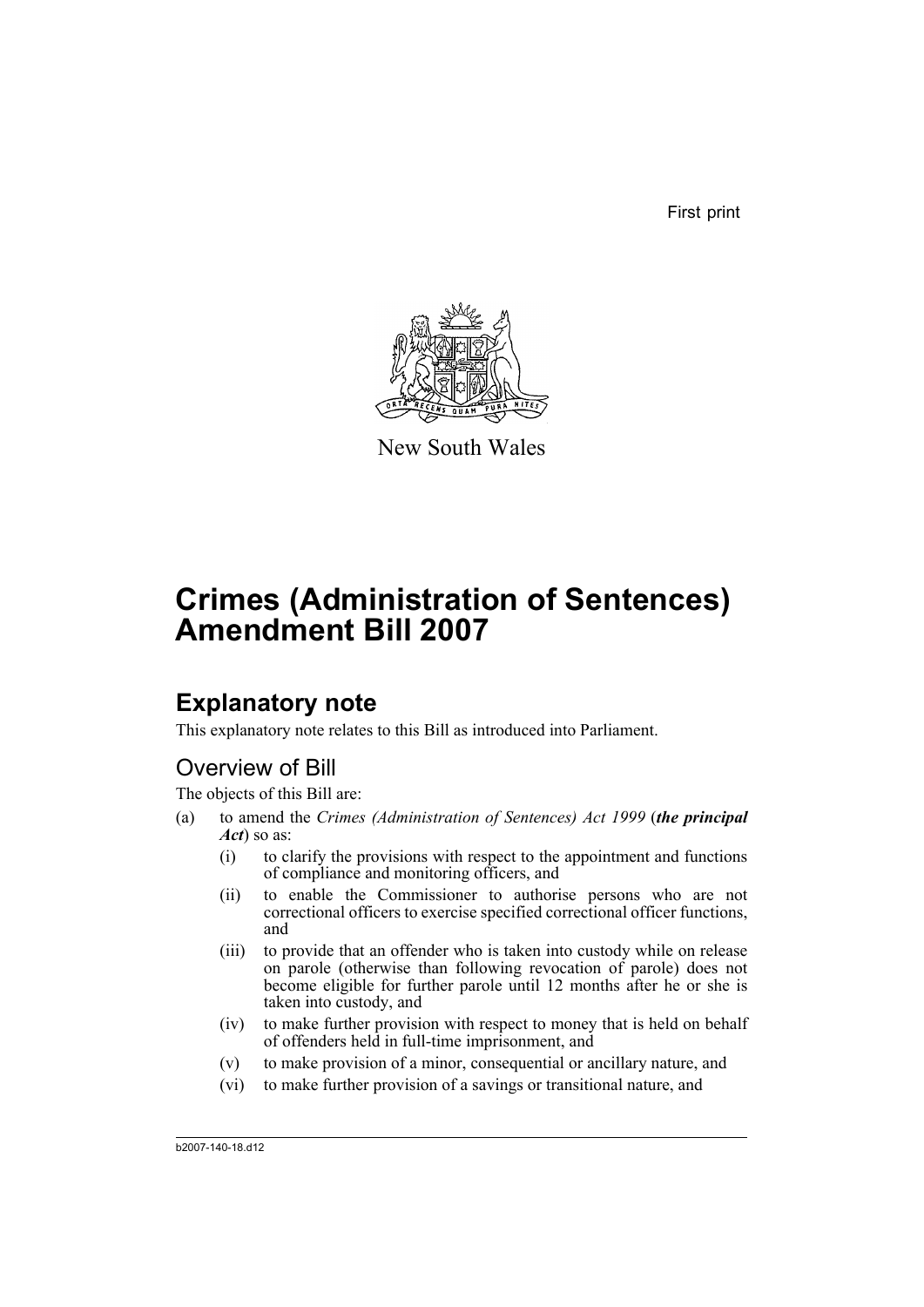Explanatory note

- (b) to amend the *Crimes (Administration of Sentences) Regulation 2001* (*the principal Regulation*) so as:
	- (i) to enable an exempt person (such as a Member of Parliament) or exempt body (such as the Ombudsman, the Judicial Commission or the Anti-Discrimination Board) to ask the Commissioner not to forward to them any mail from specified offenders, and
	- (ii) to enable an offender under a community service order to be tested for drugs and alcohol while in attendance to perform community service work, and
	- (iii) to make provision of a minor, consequential or ancillary nature, and
- (c) to make a consequential amendment to the *Crimes (Serious Sex Offenders) Act 2006*.

## Outline of provisions

**Clause 1** sets out the name (also called the short title) of the proposed Act.

**Clause 2** provides for the commencement of the proposed Act on the date of assent to the proposed Act.

**Clause 3** is a formal provision that gives effect to the amendments to the *Crimes (Administration of Sentences) Act 1999* set out in Schedule 1.

**Clause 4** is a formal provision that gives effect to the amendments to the *Crimes (Administration of Sentences) Regulation 2001* set out in Schedule 2.

**Clause 5** is a formal provision that gives effect to the amendment to the *Crimes (Serious Sex Offenders) Act 2006* set out in Schedule 3.

**Clause 6** provides for the repeal of the proposed Act after all the amendments made by the proposed Act have commenced. Once the amendments have commenced the proposed Act will be spent and section 30 of the *Interpretation Act 1987* provides that the repeal of an amending Act does not affect the amendments made by that Act.

## **Schedule 1 Amendment of Crimes (Administration of Sentences) Act 1999**

### **Compliance and monitoring officers**

**Schedule 1 [10]** substitutes section 235G of the principal Act. The proposed section differs from the existing section in that it extends the range of offenders with respect to whom a compliance and monitoring officer may exercise functions (proposed subsection (6)), extends the range of functions that a compliance and monitoring officer may exercise, but restricts their exercise to offenders who are of or above the age of 18 years (proposed subsection (2)) and expressly permits the use of reasonable force (proposed subsection (5)). **Schedule 1 [1]** inserts a definition of *compliance and monitoring officer* into section 3 (1).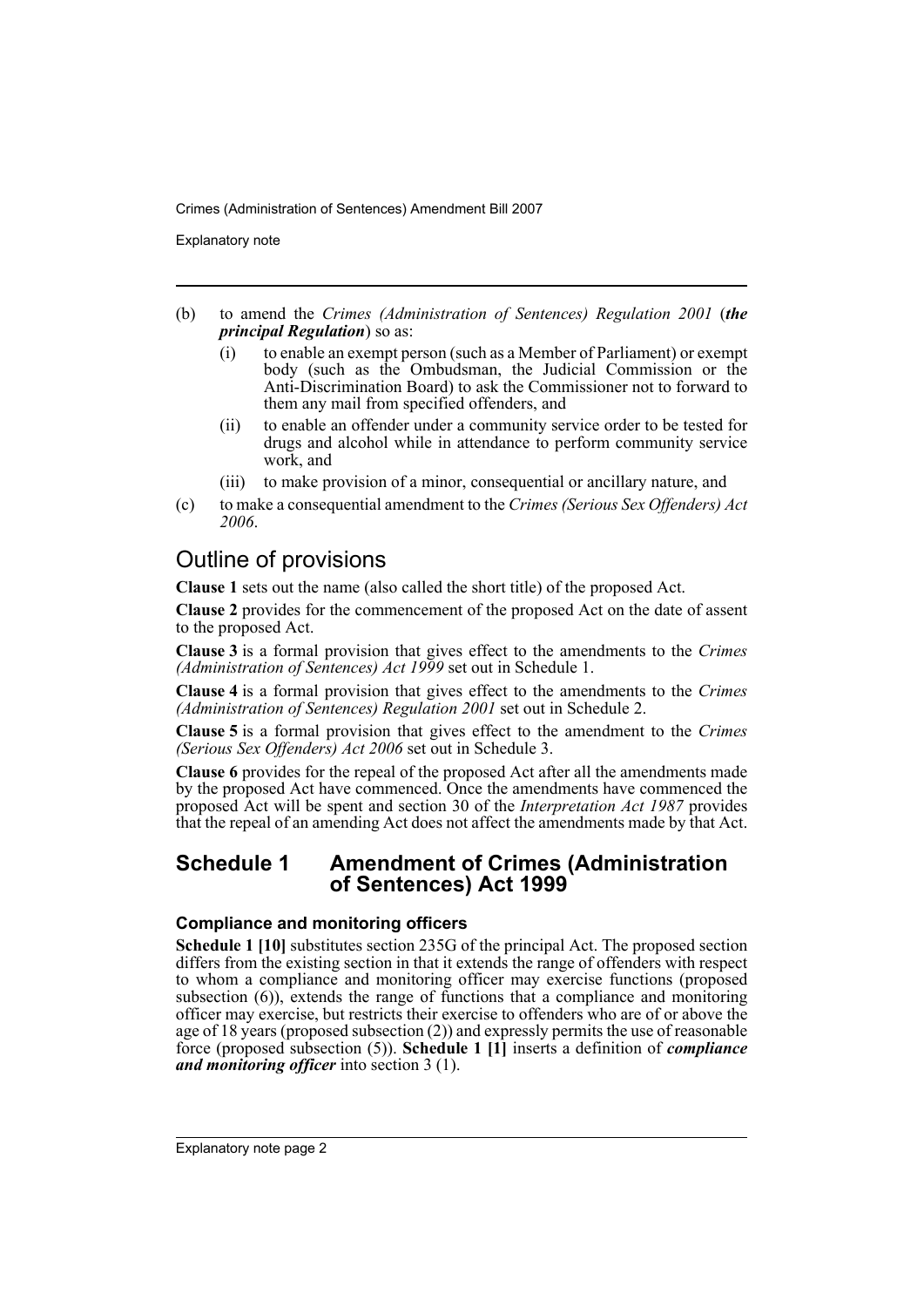Explanatory note

#### **Exercise of correctional officer functions by persons other than correctional officers**

**Schedule 1 [9]** amends section 235 of the principal Act so as to enable the Commissioner to authorise a person who is not a correctional officer to exercise correctional officer functions. The amended section will provide that such a person is taken to be a correctional officer while exercising any such function, so giving the person the same immunities as a correctional officer and subjecting the person to the same accountabilities as a correctional officer.

### **Eligibility for parole of offenders returned to custody while on parole**

An offender who is subject to imprisonment becomes eligible for parole on what is described as his or her "parole eligibility date". That date is defined to be the date on which the offender first becomes eligible for release on parole (determined at the time the offender is sentenced) or, if the offender is returned to custody following revocation of parole, the date occurring 12 months after the date on which he or she is so returned. **Schedule 1 [2]** amends the definition of *parole eligibility date* in section 3 of the principal Act so as to ensure that the same 12-month waiting period applies if the offender is taken into custody otherwise than following revocation of parole (such as if the offender is imprisoned for a new offence).

### **Money held on behalf of offenders in full-time imprisonment**

**Schedule 1 [4]** inserts a new section 76A into the principal Act. The proposed section requires money held on behalf of offenders subject to full-time imprisonment to be deposited into a bank or other authorised deposit-taking institution, allows it to be invested, and allows the proceeds of investment to be applied for the benefit of such offenders, and their families, in such manner as the Commissioner may determine.

### **Minor, consequential and ancillary amendments**

**Schedule 1 [3]** amends sections 21, 41D, 52, 55, 190, 204 and 235A of the principal Act so as to replace references to "legal practitioner" with references to "Australian legal practitioner". These amendments reflect changes in nomenclature brought in by the *Legal Profession Act 2004*.

**Schedule 1 [5] and [6]** amend sections 81 and 104 of the principal Act, dealing with the obligations of offenders under periodic detention orders and home detention orders, so as to make it clear that an offender must not only permit home visits by correctional officers and other members of staff of the Department of Corrective Services but must also permit them entry to the home.

**Schedule 1 [7]** replaces subsection (3) of section 141 of the principal Act with proposed subsections (3) and (3AA) so as to make it clear that the Parole Authority need only to specify a period during which an offender is to be released on parole (leaving the actual day to be determined administratively having regard to the need to ensure that arrangements are in place to enable the offender to make the transition from custody) rather than, as is presently the case, to fix the actual day of release. **Schedule 1 [8]** makes a consequential amendment to section 141 (3A).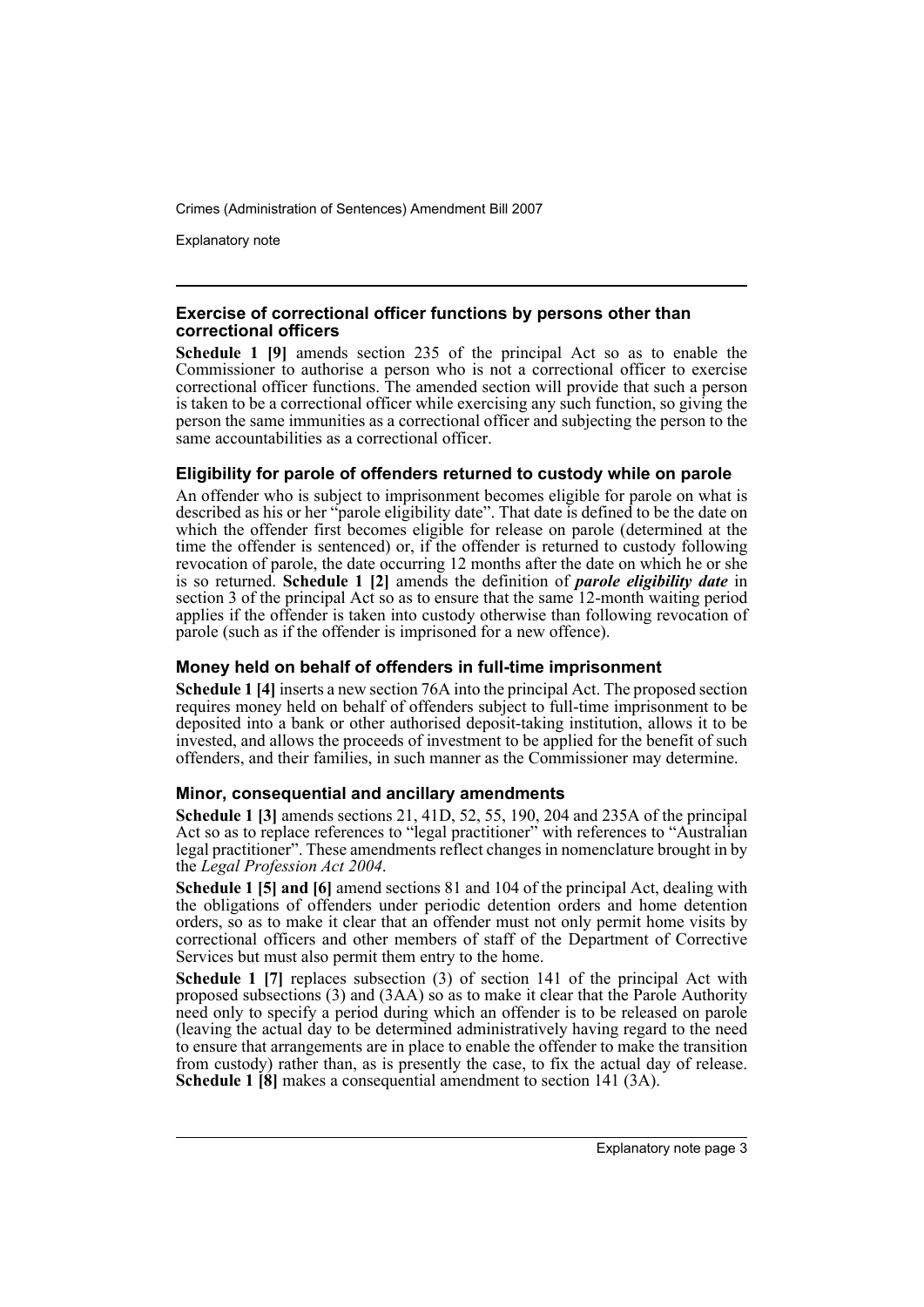Explanatory note

#### **Savings and transitional provisions**

**Schedule 1 [11]** amends clause 1 of Schedule 5 to the principal Act so as to enable savings and transitional regulations to be made in connection with the enactment of the proposed Act.

**Schedule 1 [12]** inserts a new Part 12 into Schedule 5 to the principal Act. The proposed Part contains savings and transitional provisions with respect to the proposed section 76A (see Schedule 1 [4]) and the substituted section 235G (see Schedule 1 [10]).

### **Schedule 2 Amendment of Crimes (Administration of Sentences) Regulation 2001**

#### **Stop orders on forwarding of mail to exempt persons and exempt bodies**

**Schedule 2 [1]** amends clause 110 of the principal Regulation so as to enable an exempt body or exempt person (that is, a body or person to whom an offender is ordinarily entitled to send, and from whom an offender is ordinarily entitled to receive, unopened mail) to ask the Commissioner not to forward mail from a particular offender (perhaps because previous mail from that offender has been abusive or threatening). Mail that is from any such offender that is addressed to a body or person from whom such a request has been made may be confiscated and dealt with as the Commissioner directs.

#### **Drug and alcohol testing of offenders attending to perform community service work**

**Schedule 2 [2]** inserts a new clause 205A into the principal Regulation. The proposed clause requires an offender under a community service order who is in attendance at a work site or attendance site to undergo testing for alcohol and drugs if required to do so by an authorised officer. These requirements parallel similar requirements that apply under clauses 146 and 148 to offenders who are in full-time or periodic detention.

#### **Minor, consequential and ancillary amendments**

**Schedule 2 [3]** amends clause 217 of the principal Regulation so as to bring it into line with the provisions to be amended by Schedule 1 [5] and [6] and Schedule 3.

**Schedule 2 [4]** substitutes clause 281 of the principal Regulation so as to update provisions that prescribe the order of ranking of correctional officers and of certain Departmental officers.

**Schedule 2 [5]** substitutes the definition of *legal practitioner* in the Dictionary to the principal Regulation so as to reflect changes in nomenclature brought in by the *Legal Profession Act 2004*. The amendment reflects the amendments to be made to the principal Act by Schedule 1 [3].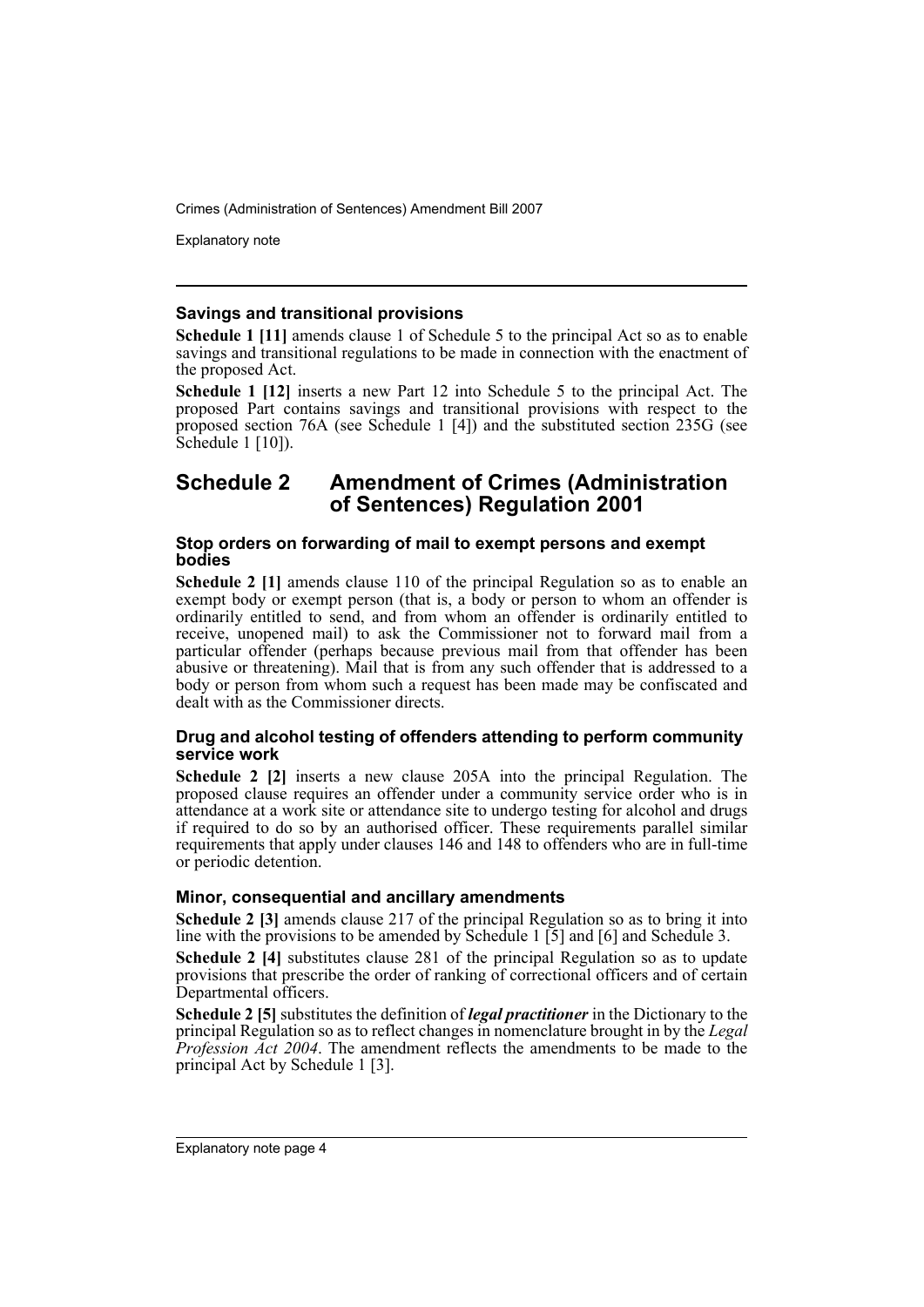Explanatory note

## **Schedule 3 Amendment of Crimes (Serious Sex Offenders) Act 2006**

**Schedule 3** substitutes section 11 (a) of the *Crimes (Serious Sex Offenders) Act 2006* so as to bring it into line with the provisions to be amended by Schedule 1 [5] and [6] and Schedule 2 [3].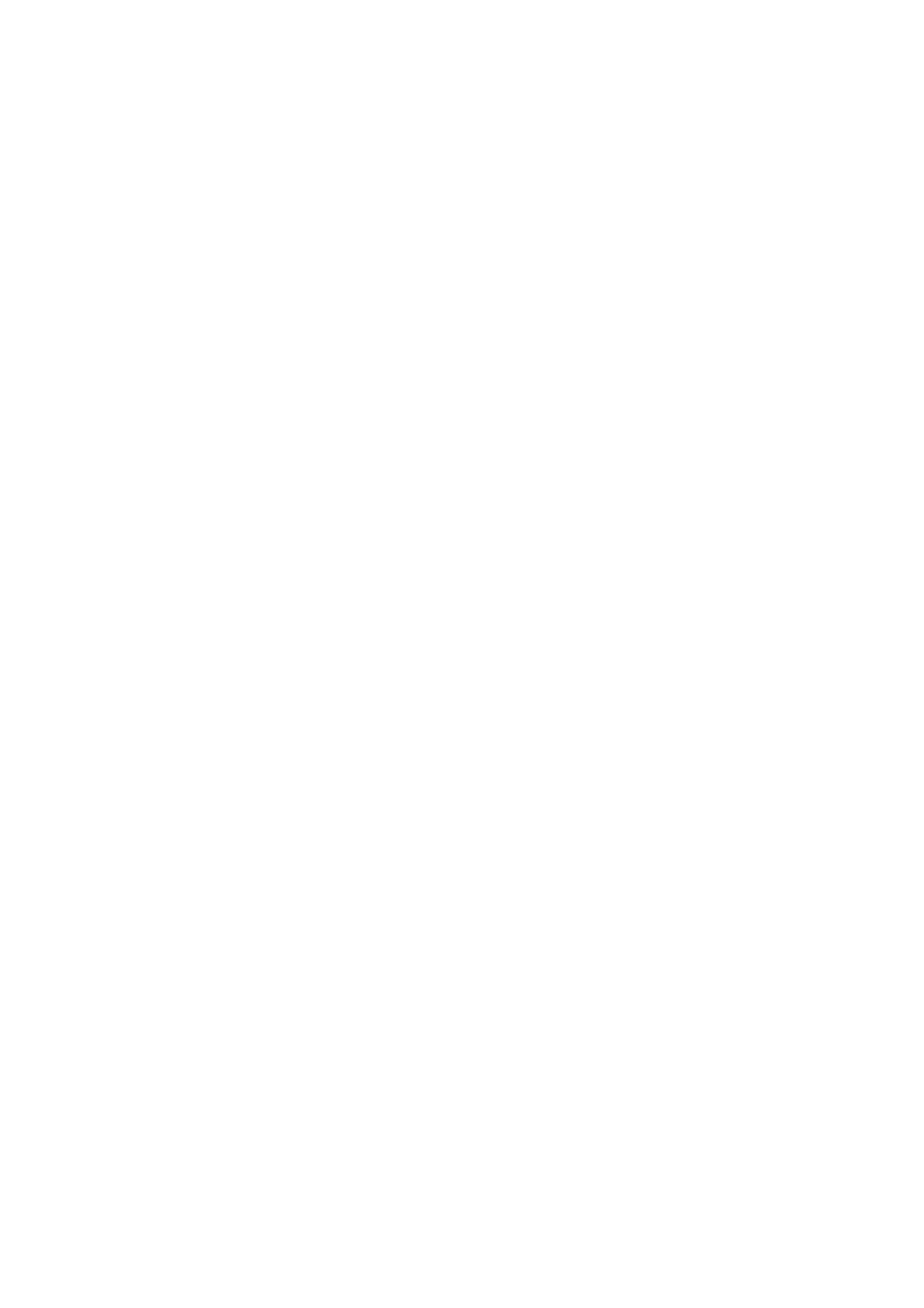First print



New South Wales

## **Crimes (Administration of Sentences) Amendment Bill 2007**

## **Contents**

|            |                                                                             | Page |
|------------|-----------------------------------------------------------------------------|------|
| 1          | Name of Act                                                                 | 2    |
| 2          | Commencement                                                                | 2    |
| 3          | Amendment of Crimes (Administration of Sentences) Act<br>1999 No 93         | 2    |
| 4          | Amendment of Crimes (Administration of Sentences)<br><b>Regulation 2001</b> | 2    |
| 5          | Amendment of Crimes (Serious Sex Offenders) Act 2006<br>No 7                | 2    |
| 6          | Repeal of Act                                                               | 2    |
| Schedule 1 | Amendment of Crimes (Administration of Sentences)<br>Act 1999               | 3    |
| Schedule 2 | Amendment of Crimes (Administration of Sentences)<br><b>Regulation 2001</b> | 8    |
| Schedule 3 | Amendment of Crimes (Serious Sex Offenders) Act 2006                        | 11   |
|            |                                                                             |      |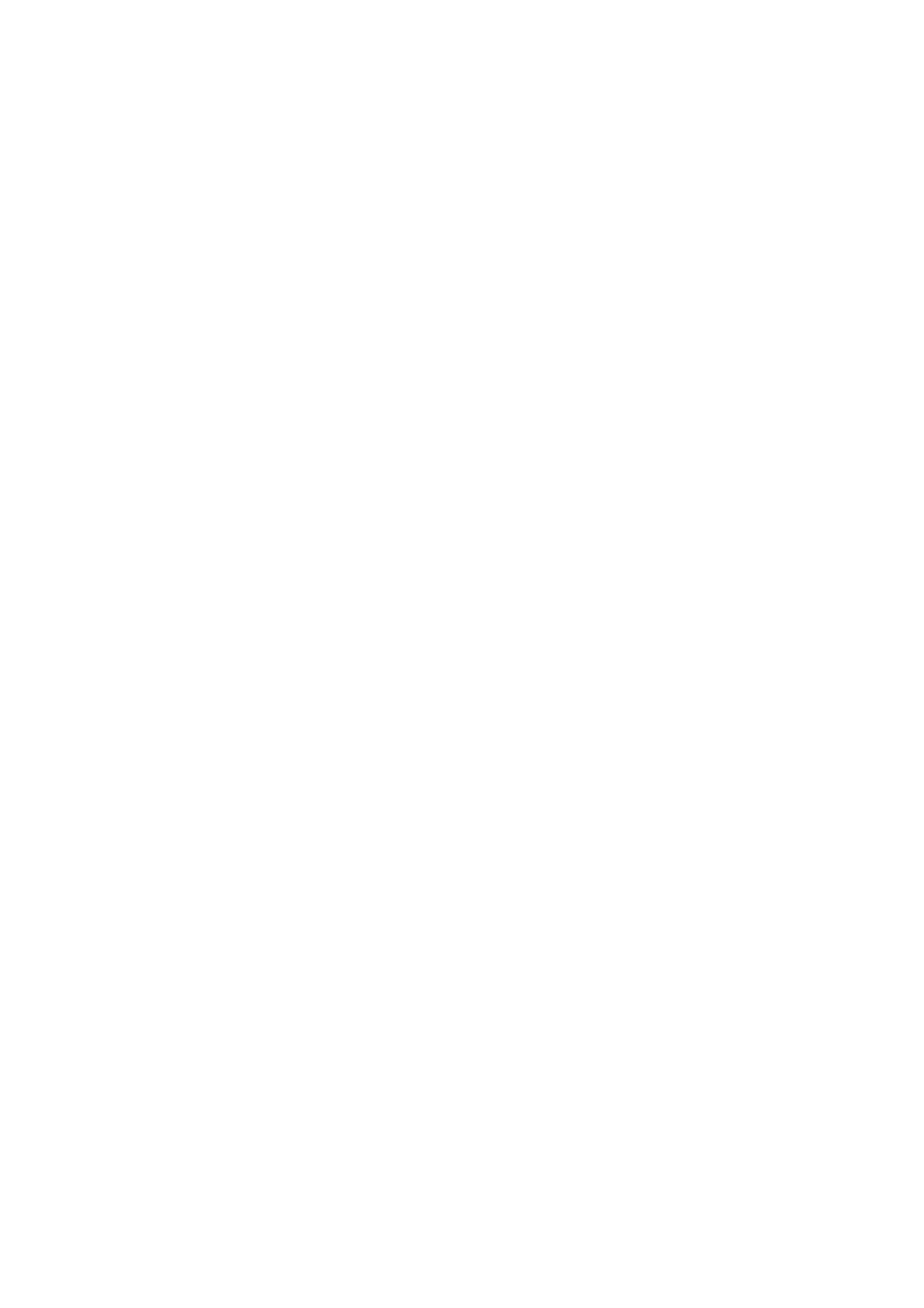

New South Wales

## **Crimes (Administration of Sentences) Amendment Bill 2007**

No , 2007

### **A Bill for**

An Act to amend the *Crimes (Administration of Sentences) Act 1999* and the regulations under that Act in relation to the management of correctional centres; and for other purposes.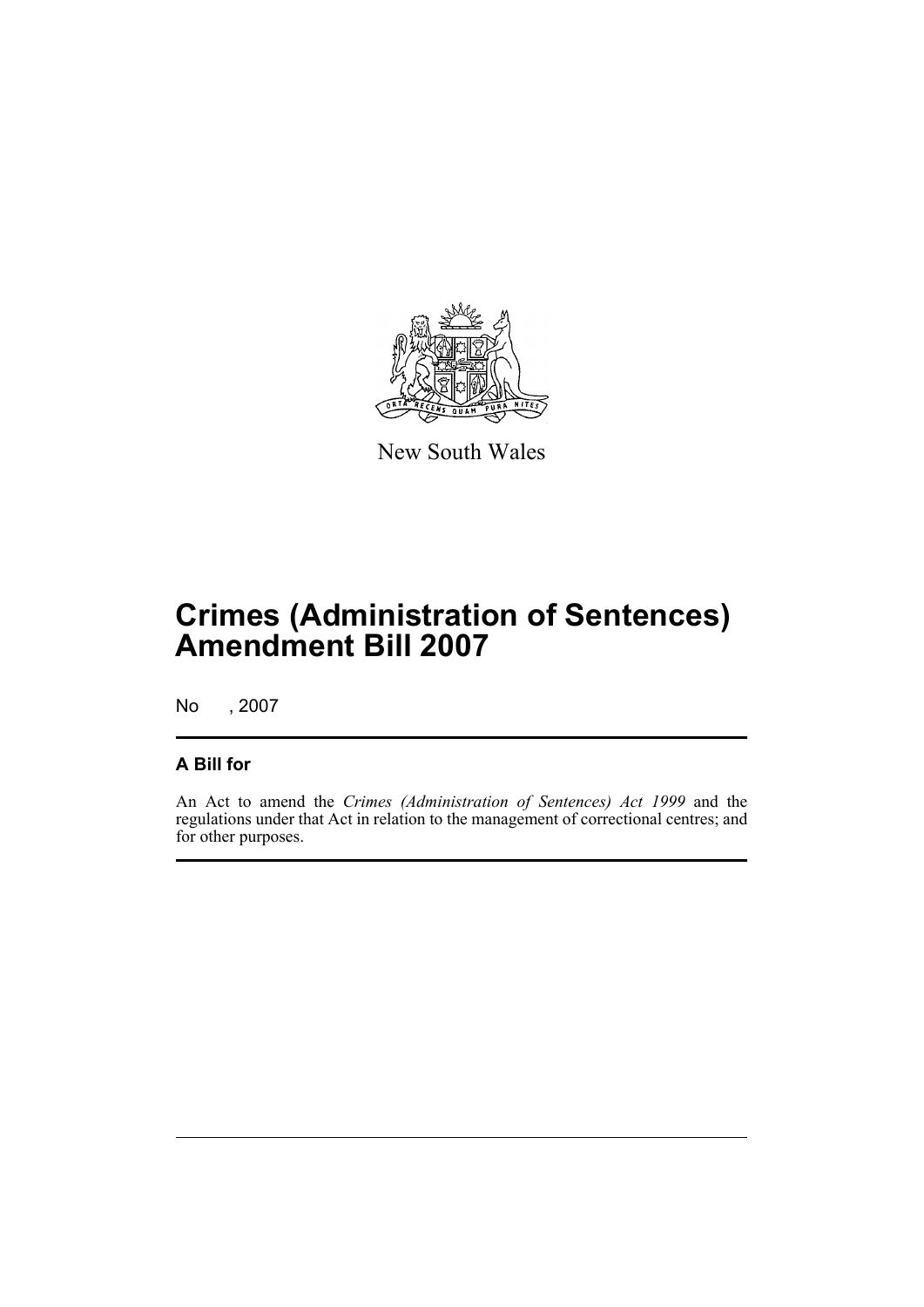<span id="page-9-5"></span><span id="page-9-4"></span><span id="page-9-3"></span><span id="page-9-2"></span><span id="page-9-1"></span><span id="page-9-0"></span>

|              | The Legislature of New South Wales enacts:                                                                                                                       | $\mathbf{1}$        |
|--------------|------------------------------------------------------------------------------------------------------------------------------------------------------------------|---------------------|
| 1            | Name of Act                                                                                                                                                      | $\overline{2}$      |
|              | This Act is the Crimes (Administration of Sentences) Amendment<br>Act 2007.                                                                                      | 3<br>$\overline{4}$ |
| $\mathbf{2}$ | <b>Commencement</b>                                                                                                                                              | 5                   |
|              | This Act commences on the date of assent to this Act.                                                                                                            | 6                   |
| 3            | Amendment of Crimes (Administration of Sentences) Act 1999 No 93                                                                                                 | $\overline{7}$      |
|              | The Crimes (Administration of Sentences) Act 1999 is amended as set<br>out in Schedule 1.                                                                        | 8<br>9              |
| 4            | <b>Amendment of Crimes (Administration of Sentences) Regulation 2001</b>                                                                                         | 10                  |
|              | The Crimes (Administration of Sentences) Regulation 2001 is amended<br>as set out in Schedule 2.                                                                 | 11<br>12            |
| 5            | Amendment of Crimes (Serious Sex Offenders) Act 2006 No 7                                                                                                        | 13                  |
|              | The Crimes (Serious Sex Offenders) Act 2006 is amended as set out in<br>Schedule 3.                                                                              | 14<br>15            |
| 6            | <b>Repeal of Act</b>                                                                                                                                             | 16                  |
|              | (1)<br>This Act is repealed on the day following the day on which this Act<br>commences.                                                                         | 17<br>18            |
|              | The repeal of this Act does not, because of the operation of section 30<br>(2)<br>of the <i>Interpretation Act 1987</i> , affect any amendment made by this Act. | 19<br>20            |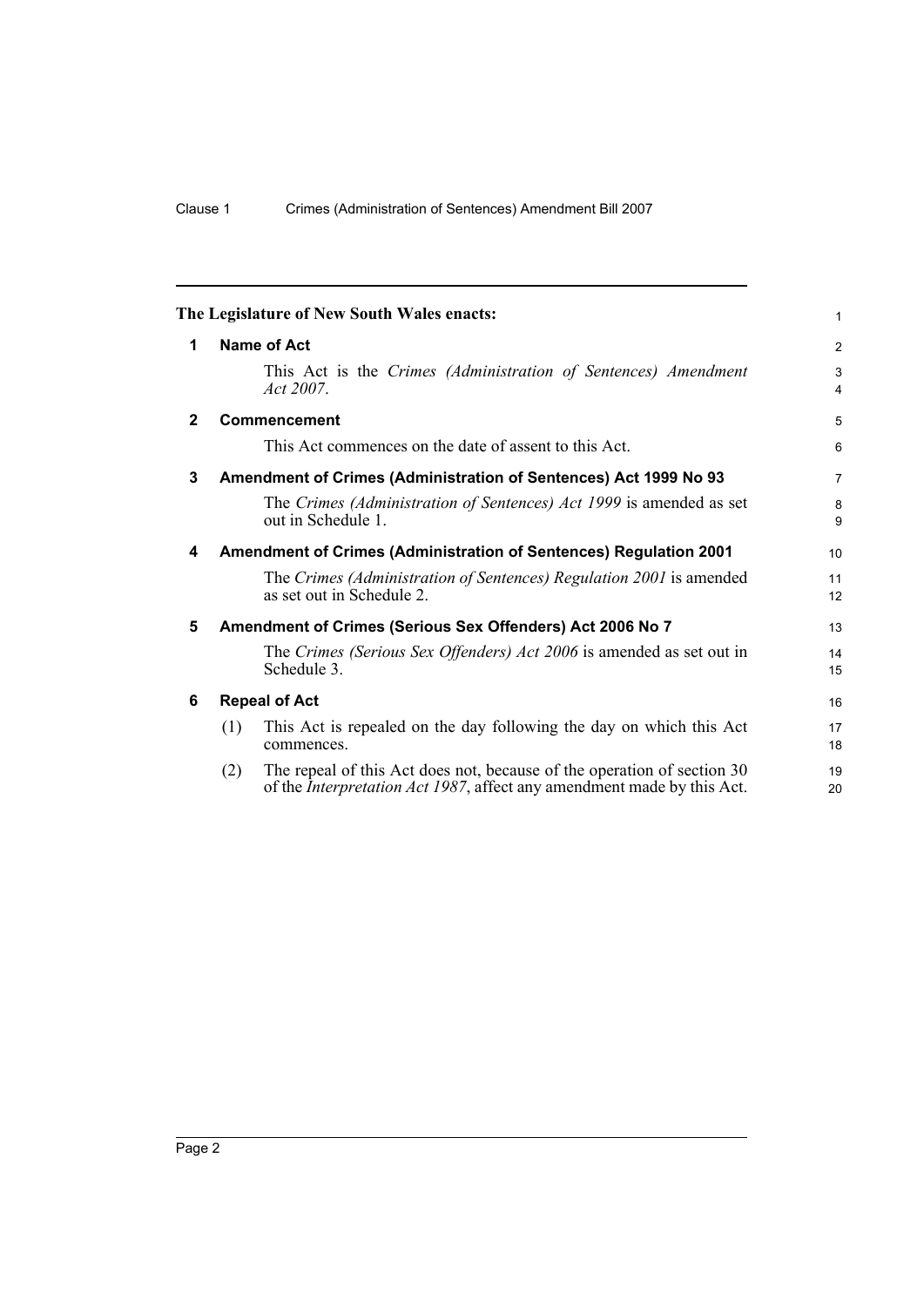Amendment of Crimes (Administration of Sentences) Act 1999 Schedule 1

<span id="page-10-0"></span>

|       | <b>Schedule 1</b> |                    | <b>Amendment of Crimes (Administration</b><br>of Sentences) Act 1999                                                                                                                          | $\mathbf{1}$<br>2              |
|-------|-------------------|--------------------|-----------------------------------------------------------------------------------------------------------------------------------------------------------------------------------------------|--------------------------------|
|       |                   |                    | (Section 3)                                                                                                                                                                                   | 3                              |
| [1]   |                   |                    | <b>Section 3 Interpretation</b>                                                                                                                                                               | 4                              |
|       |                   |                    | Insert in alphabetical order in section $3(1)$ :                                                                                                                                              | 5                              |
|       |                   |                    | <i>compliance and monitoring officer</i> means a member of staff of<br>the Department who is appointed as a compliance and monitoring<br>officer under section $23\overline{5}\overline{G}$ . | $\,6\,$<br>$\overline{7}$<br>8 |
| [2]   |                   |                    | Section 3 (1), definition of "parole eligibility date"                                                                                                                                        | 9                              |
|       | definition.       |                    | Insert "while on release on parole or" after "custody" in paragraph (b) of the                                                                                                                | 10<br>11                       |
| $[3]$ |                   |                    | Sections 21 (4) and (5), 41D (5), (6) and (7) (b), 52 (2) (d) and (e), 55 (4),<br>190 (1) (a), 204 (a) and 235A (f)                                                                           | 12<br>13                       |
|       |                   |                    | Omit "a legal practitioner" wherever occurring.                                                                                                                                               | 14                             |
|       |                   |                    | Insert instead "an Australian legal practitioner".                                                                                                                                            | 15                             |
| [4]   |                   | <b>Section 76A</b> |                                                                                                                                                                                               | 16                             |
|       |                   |                    | Insert after section 76:                                                                                                                                                                      | 17                             |
|       | 76A               |                    | Inmates' money                                                                                                                                                                                | 18                             |
|       |                   | (1)                | Any money:                                                                                                                                                                                    | 19                             |
|       |                   |                    | that is surrendered by an inmate on being taken into<br>(a)<br>custody at a correctional centre, or                                                                                           | 20<br>21                       |
|       |                   |                    | that is paid to an inmate pursuant to section 7, or<br>(b)                                                                                                                                    | 22                             |
|       |                   |                    | that is received by a correctional officer or other member<br>(c)<br>of staff of the Department on an inmate's behalf,                                                                        | 23<br>24                       |
|       |                   |                    | is to be deposited in an authorised deposit-taking institution.                                                                                                                               | 25                             |
|       |                   | (2)                | Until repaid, money so deposited may be invested by the<br>Treasurer in any form of investment approved by the Treasurer.                                                                     | 26<br>27                       |
|       |                   | (3)                | Interest from any such investment may be applied for the benefit<br>of inmates and their families in such manner as<br>the<br>Commissioner may determine.                                     | 28<br>29<br>30                 |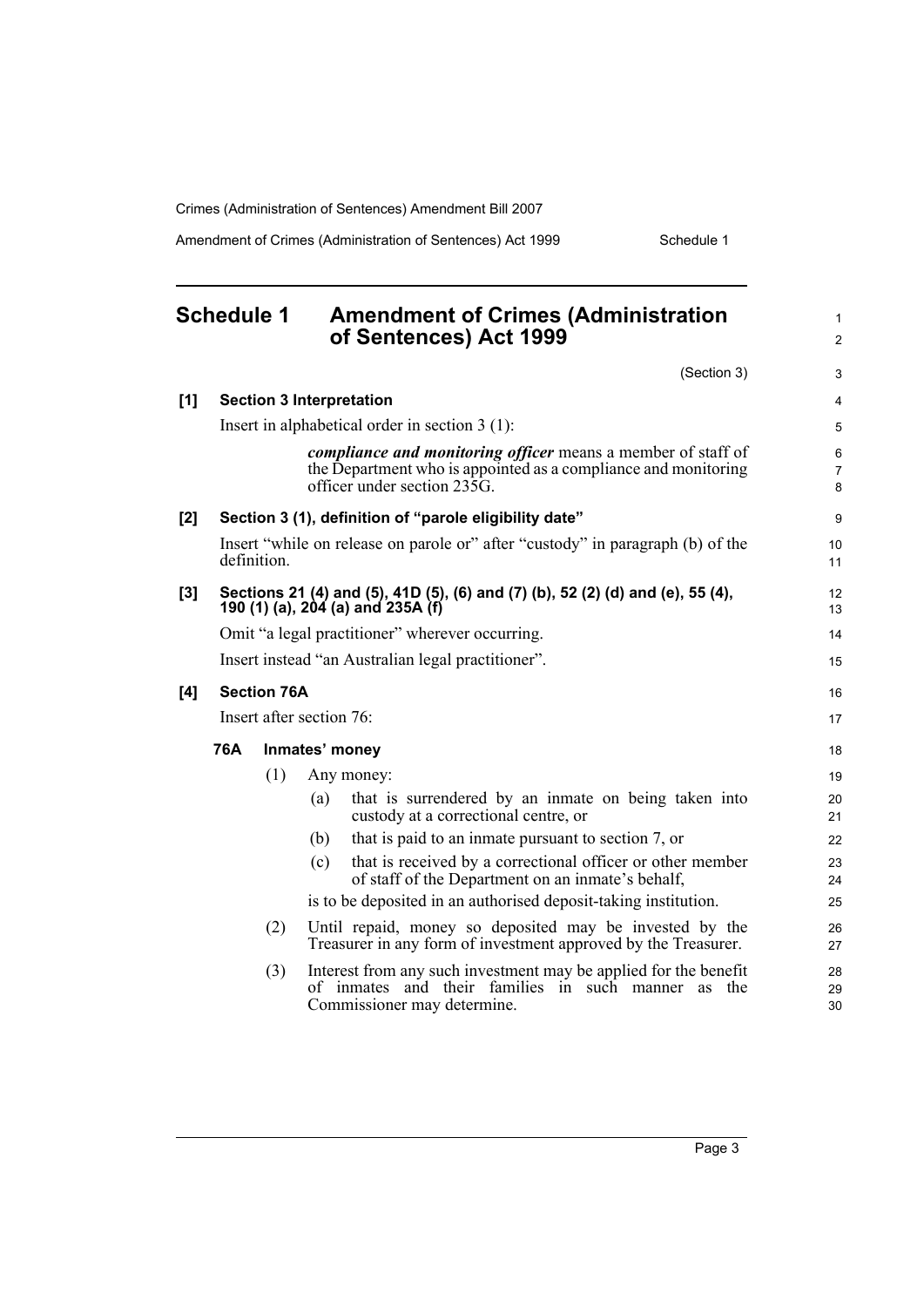| [5] |                                 |        | <b>Section 81 Obligations of offender</b>                                                                                                                                                                                                                | 1                       |
|-----|---------------------------------|--------|----------------------------------------------------------------------------------------------------------------------------------------------------------------------------------------------------------------------------------------------------------|-------------------------|
|     |                                 |        | Omit section 81 (d). Insert instead:                                                                                                                                                                                                                     | $\overline{\mathbf{c}}$ |
|     |                                 | (d)    | to permit any correctional officer or other member of staff<br>of the Department to visit the offender at the offender's<br>residential address at any time and, for that purpose, to<br>enter the premises at that address.                             | 3<br>4<br>5<br>6        |
| [6] |                                 |        | <b>Section 104 Obligations of offender</b>                                                                                                                                                                                                               | 7                       |
|     |                                 |        | Omit section 104 (c). Insert instead:                                                                                                                                                                                                                    | 8                       |
|     |                                 | (c)    | to permit any correctional officer or other member of staff<br>of the Department to visit the offender at the offender's<br>residential address at any time and, for that purpose, to<br>enter the premises at that address.                             | 9<br>10<br>11<br>12     |
| [7] |                                 |        | <b>Section 141 Decision following review</b>                                                                                                                                                                                                             | 13                      |
|     |                                 |        | Omit section 141 (3). Insert instead:                                                                                                                                                                                                                    | 14                      |
|     | (3)                             |        | If the Parole Authority decides that the offender should be<br>released on parole, the Parole Authority must make an order<br>directing the release of the offender on a day occurring during a<br>period specified in accordance with subsection (3AA). | 15<br>16<br>17<br>18    |
|     | (3AA)                           | to be: | The period to be specified in a parole order under this section is                                                                                                                                                                                       | 19<br>20                |
|     |                                 | (a)    | if the order is made earlier than the offender's parole<br>eligibility date, a period beginning no earlier than the<br>offender's parole eligibility date and ending no later than<br>35 days after that date, and                                       | 21<br>22<br>23<br>24    |
|     |                                 | (b)    | in any other case, a period beginning no earlier than the<br>date on which the order is made and ending no later than<br>35 days after that date.                                                                                                        | 25<br>26<br>27          |
| [8] | <b>Section 141 (3A)</b>         |        |                                                                                                                                                                                                                                                          | 28                      |
|     |                                 |        | Omit "a day on which to release a violent offender under subsection (3)".                                                                                                                                                                                | 29                      |
|     |                                 |        | Insert instead "when a violent offender should be released".                                                                                                                                                                                             | 30                      |
| [9] |                                 |        | <b>Section 235 Functions of correctional officers</b>                                                                                                                                                                                                    | 31                      |
|     | Insert after section $235(2)$ : |        |                                                                                                                                                                                                                                                          | 32                      |
|     | (3)                             |        | The Commissioner may, by order in writing, authorise any<br>person to exercise such functions of a correctional officer as are<br>specified in the order, subject to such conditions as are so<br>specified.                                             | 33<br>34<br>35<br>36    |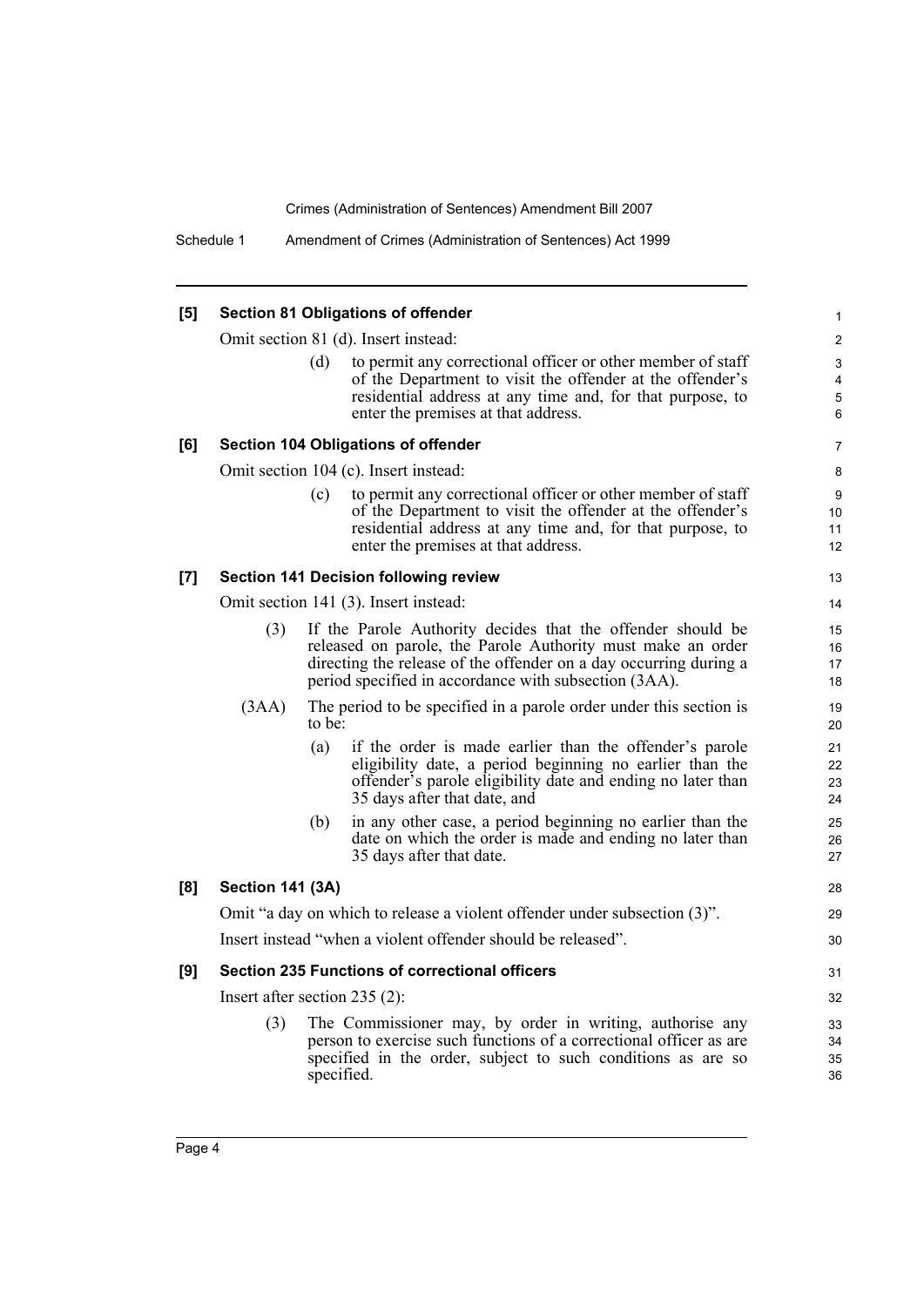- (4) The functions so specified may include not only functions under this Act but also functions under any other Act or law. (5) In the exercise of any such function, a person so authorised is taken to be, for all purposes, a correctional officer. **[10] Section 235G** Omit the section. Insert instead: **235G Functions of Departmental compliance and monitoring officers** (1) The Commissioner may appoint any member of staff of the Department (including any correctional officer or probation and parole officer) as a compliance and monitoring officer to exercise such of the functions referred to in subsections (2) and (3) as are specified in the instrument of his or her appointment or in a subsequent instrument executed by the Commissioner. (2) The functions exercisable by a compliance and monitoring officer may include any of the following: (a) functions associated with the conduct of an intervention program under Part 4 of Chapter 7 of the *Criminal Procedure Act 1986*, (b) functions associated with the administration of an extended supervision order or interim supervision order under Part 2 of the *Crimes (Serious Sex Offenders) Act 2006*, (c) functions of a correctional officer under Part 4A of the *Summary Offences Act 1988* in relation to offences relating to places of detention, (d) functions of a probation and parole officer, or of any other
	- person within the Probation and Parole Service, under this or any other Act,
	- (e) functions of a correctional officer under section 39 in relation to the arrest of inmates unlawfully absent from custody,
	- (f) functions of a correctional officer under the regulations in relation to the testing of offenders (including offenders who are on release on parole) for the presence of alcohol or drugs,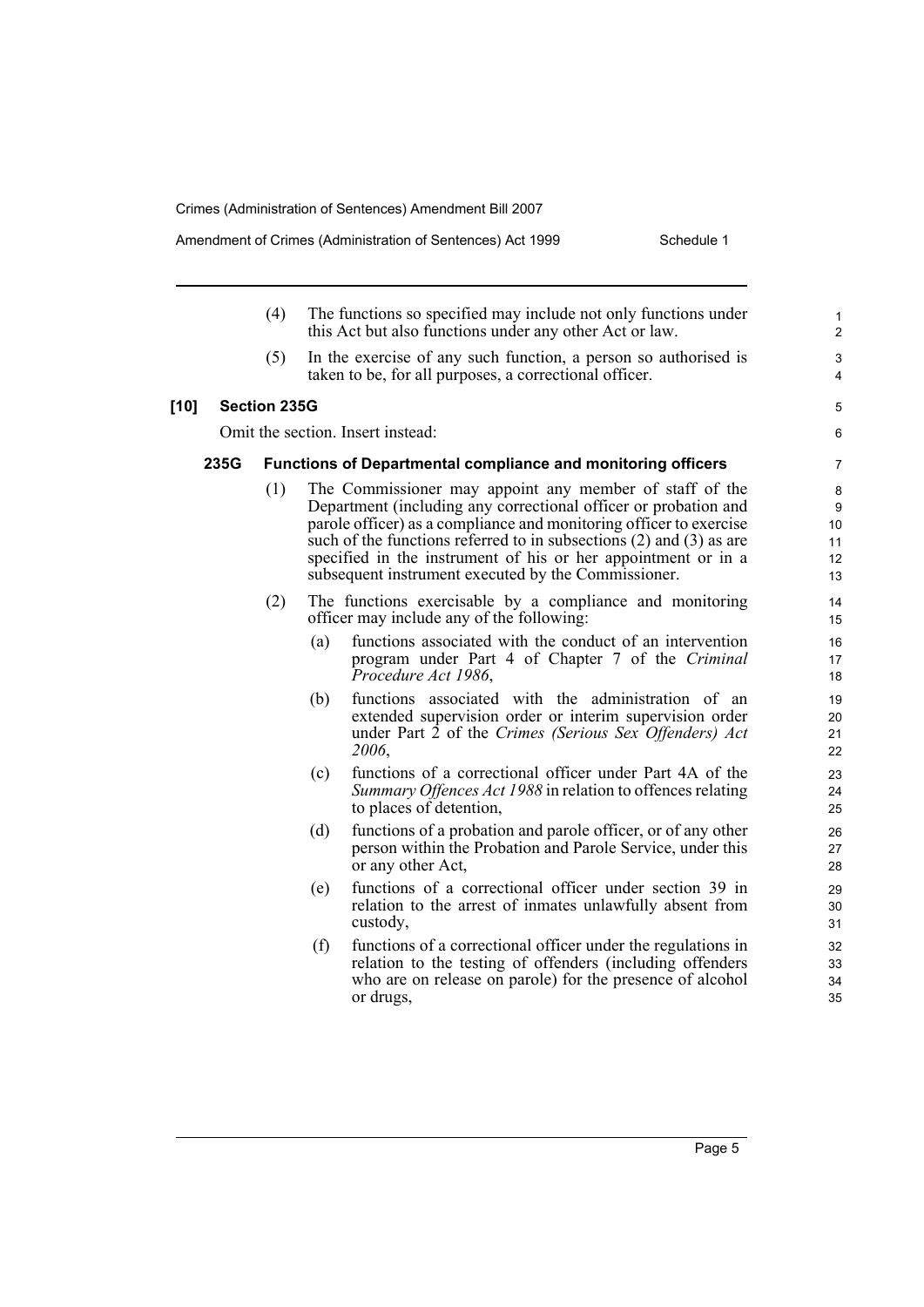|        |     | such other functions as are ancillary to the functions<br>(g)<br>referred to in the foregoing paragraphs,                                                                                            | 1<br>$\overline{c}$                                       |
|--------|-----|------------------------------------------------------------------------------------------------------------------------------------------------------------------------------------------------------|-----------------------------------------------------------|
|        |     | but only in relation to offenders who are outside a correctional<br>centre and only in relation to offenders who are of or above the<br>age of 18 years.                                             | $\ensuremath{\mathsf{3}}$<br>$\overline{\mathbf{4}}$<br>5 |
|        | (3) | The functions referred to in subsection $(2)$ may be exercised in<br>relation to an offender, in accordance with the legislative<br>provisions under which they arise, wherever the offender may be. | $\,6\,$<br>$\overline{7}$<br>8                            |
|        | (4) | Subsection (3) is not to be construed as conferring on a<br>compliance and monitoring officer any power to enter premises<br>otherwise than with the consent of the occupier of those premises.      | $\boldsymbol{9}$<br>10<br>11                              |
|        | (5) | Subject to subsection (4), a compliance and monitoring officer<br>may use such force as is reasonably necessary in the exercise of<br>his or her functions under this section.                       | 12<br>13<br>14                                            |
|        | (6) | In this section, <i>offender</i> means:                                                                                                                                                              | 15                                                        |
|        |     | an inmate referred to in Part 2 who is absent from a<br>(a)<br>correctional centre, or                                                                                                               | 16<br>17                                                  |
|        |     | an offender referred to in Part $3, 4, 5$ or 6, or<br>(b)                                                                                                                                            | 18                                                        |
|        |     | an offender referred to in Part 8 of the Crimes (Sentencing)<br>(c)<br><i>Procedure) Act 1999</i> , or                                                                                               | 19<br>20                                                  |
|        |     | (d)<br>an offender or accused person the subject of an<br>intervention program under Part 4 of Chapter 7 of the<br>Criminal Procedure Act 1986, or                                                   | 21<br>22<br>23                                            |
|        |     | a sex offender the subject of an extended supervision order<br>(e)<br>or interim supervision order under Part 2 of the Crimes<br>(Serious Sex Offenders) Act 2006.                                   | 24<br>25<br>26                                            |
| $[11]$ |     | Schedule 5 Savings, transitional and other provisions                                                                                                                                                | 27                                                        |
|        |     | Insert at the end of clause $1(1)$ :                                                                                                                                                                 | 28                                                        |
|        |     | Crimes (Administration of Sentences) Amendment Act 2007                                                                                                                                              | 29                                                        |
|        |     |                                                                                                                                                                                                      |                                                           |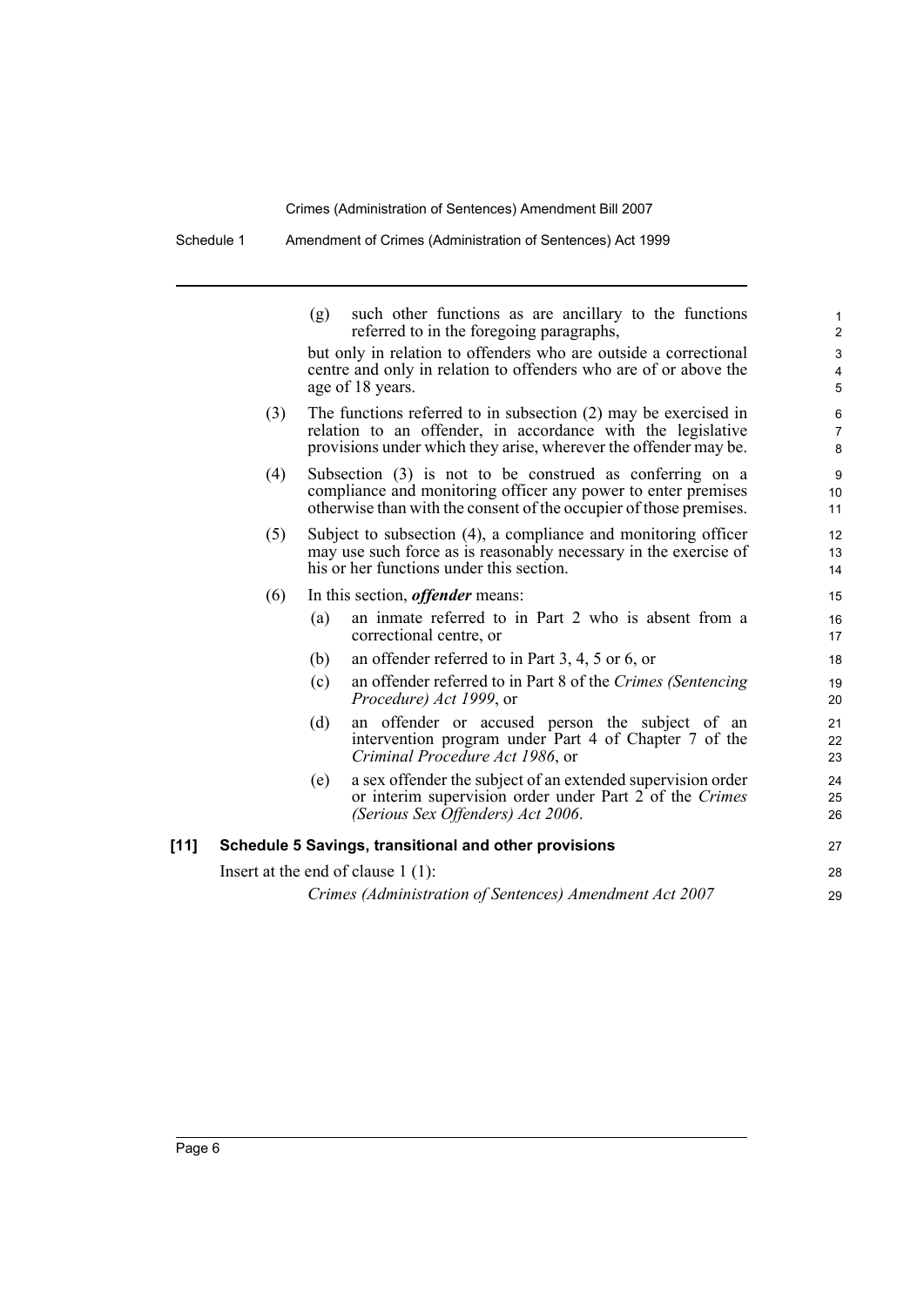Amendment of Crimes (Administration of Sentences) Act 1999 Schedule 1

1 2

3 4 5

#### **[12] Schedule 5, Part 12** Insert after Part 11: **Part 12 Provisions consequent on enactment of Crimes (Administration of Sentences) Amendment Act 2007 96 Definition** In this Part: *the 2007 amending Act* means the *Crimes (Administration of Sentences) Amendment Act 2007*. **97 Inmates' money** Section 76A, as inserted by the 2007 amending Act, extends to any money that, before the commencement of that section, had been surrendered, paid or received as referred to in subsection (1) of that section. **98 Compliance and monitoring officers** Any appointment as a compliance and monitoring officer that was in force under section 235G immediately before its substitution by the 2007 amending Act is taken to have been made under the new section 235G. 10 11 12 13 14 15 16 17 18 19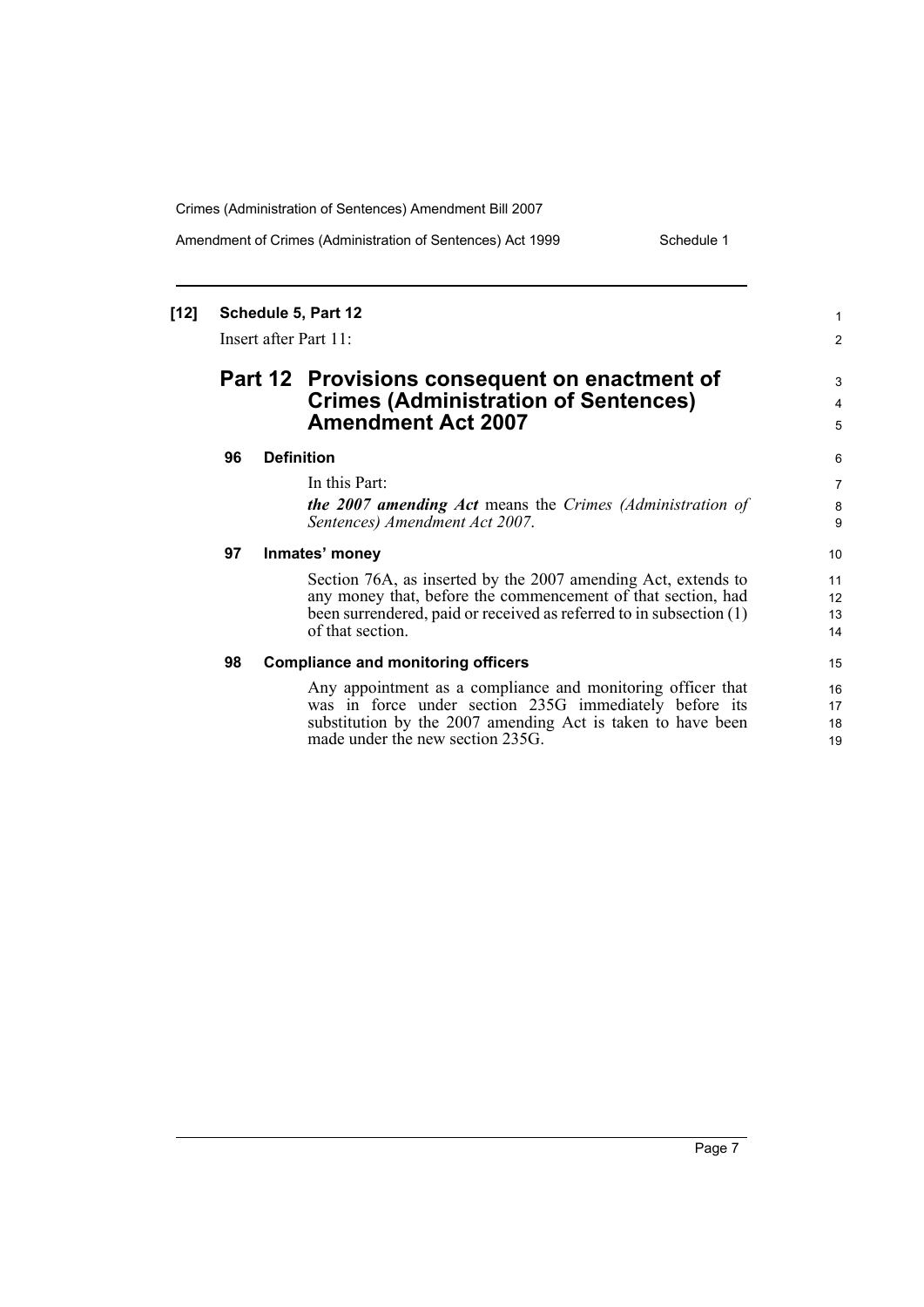1  $\mathfrak{p}$ 

Schedule 2 Amendment of Crimes (Administration of Sentences) Regulation 2001

### <span id="page-15-0"></span>**Schedule 2 Amendment of Crimes (Administration of Sentences) Regulation 2001**

(Section 4) **[1] Clause 110 Certain letters and parcels privileged** Insert after clause 110 (1): (1A) An exempt body or exempt person may, by written notice sent to the Commissioner, direct that letters or parcels from a specified inmate, or from inmates of a specified class, are not to be posted to that body or person. (1B) Subclause (1) does not apply to any letter or parcel from an inmate the subject of a notice under subclause (1A), and any such letter or parcel may instead be confiscated. (1C) A letter or parcel that has been confiscated under subclause (1B) may, together with its contents, be dealt with in accordance with the directions of the Commissioner. **[2] Clause 205A** Insert after clause 205: **205A Testing for alcohol and drugs** (1) On forming a suspicion that an offender who is in attendance at a work site or attendance site has recently consumed or is under the influence of alcohol or any other intoxicating substance, an authorised testing officer may require the offender to undergo a breath test. (2) On forming a suspicion that an offender who is in attendance at a work site or attendance site: (a) has been administered (whether by himself or herself or otherwise) with a drug, or (b) is under the influence of a drug, an authorised testing officer may require the offender to supply a sample of urine for testing or analysis and give directions as to how the sample is to be supplied. (3) An offender must not refuse or fail to comply with a requirement under this clause. Maximum penalty: 5 penalty units. 3 4 5 6 7 8 9 10 11 12 13 14 15 16 17 18 19 20 21 22 23 24 25 26 27 28 29 30 31 32 33 34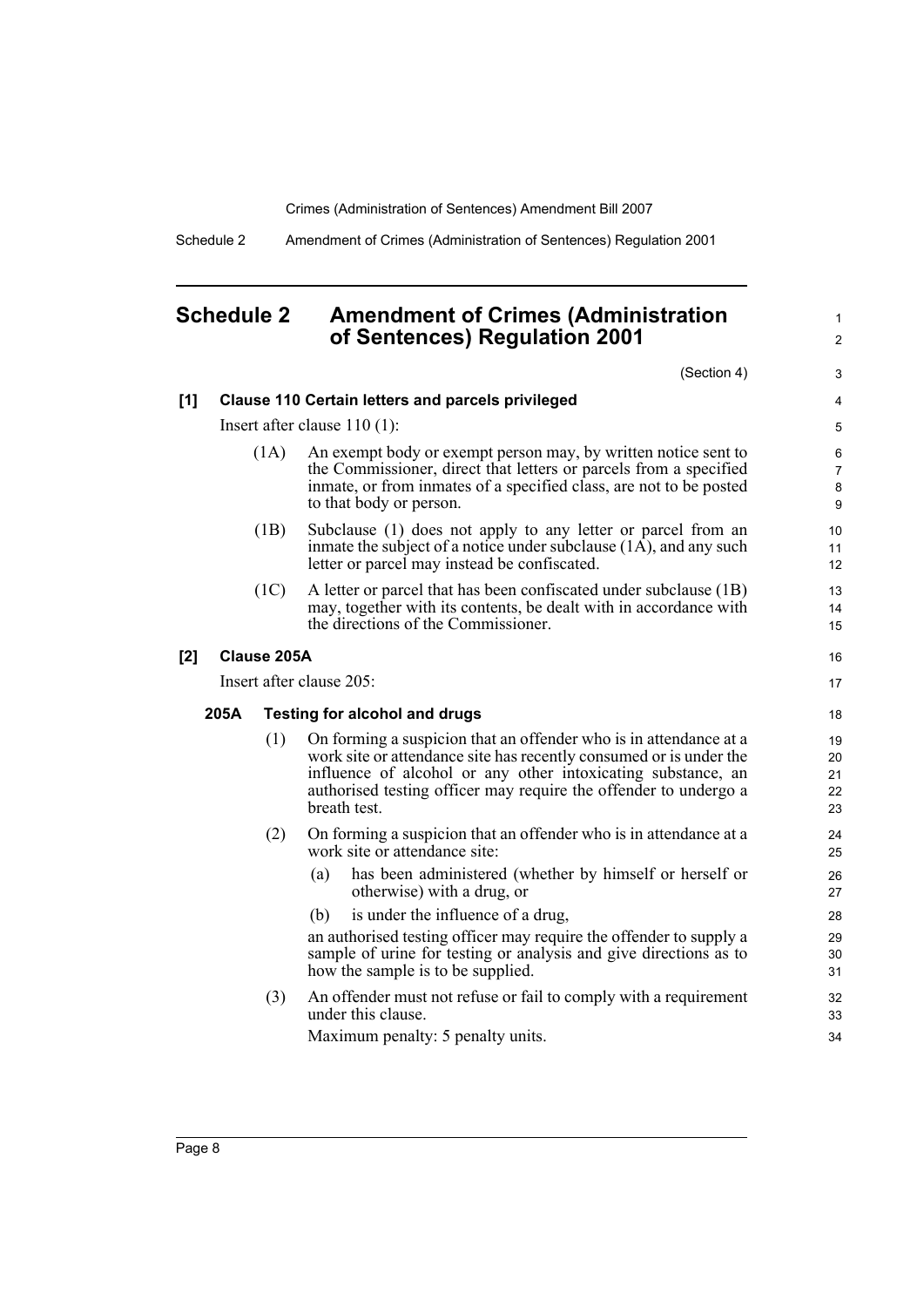**[4] Clause 281**

Amendment of Crimes (Administration of Sentences) Regulation 2001 Schedule 2

|     |     | (4)        | In this clause, <i>authorised testing officer</i> means a person who is<br>authorised by the Commissioner to exercise the functions of an<br>authorised testing officer for the purposes of this clause. |          |
|-----|-----|------------|----------------------------------------------------------------------------------------------------------------------------------------------------------------------------------------------------------|----------|
| [3] |     |            | <b>Clause 217 Supervision conditions generally</b>                                                                                                                                                       |          |
|     |     |            | Omit clause 217 (2) (d). Insert instead:                                                                                                                                                                 |          |
|     |     |            | (d)<br>to reside at an address approved by the officer,                                                                                                                                                  |          |
|     |     |            | (d1)<br>to permit the officer to visit the offender at the offender's<br>residential address at any time and, for that purpose, to<br>enter the premises at that address,                                |          |
| [4] |     | Clause 281 |                                                                                                                                                                                                          | 10       |
|     |     |            | Omit the clause. Insert instead:                                                                                                                                                                         | 11       |
|     | 281 |            | Order of ranking of correctional and other officers                                                                                                                                                      | 12       |
|     |     | (1)        | The order of ranking of correctional officers, in descending order,<br>is as follows:                                                                                                                    | 13<br>14 |
|     |     |            | Deputy Commissioner                                                                                                                                                                                      | 15       |
|     |     |            | <b>Assistant Commissioner</b>                                                                                                                                                                            | 16       |
|     |     |            | Chief Superintendent                                                                                                                                                                                     | 17       |
|     |     |            | General Manager                                                                                                                                                                                          | 18       |
|     |     |            | Superintendent                                                                                                                                                                                           | 19       |
|     |     |            | Manager of Security                                                                                                                                                                                      | 20       |
|     |     |            | Deputy Superintendent                                                                                                                                                                                    | 21       |
|     |     |            | Senior Assistant Superintendent                                                                                                                                                                          | 22       |
|     |     |            | Principal Correctional Officer                                                                                                                                                                           | 23       |
|     |     |            | <b>Assistant Superintendent</b>                                                                                                                                                                          | 24       |
|     |     |            | <b>Chief Correctional Officer</b>                                                                                                                                                                        | 25       |
|     |     |            | Senior Correctional Officer                                                                                                                                                                              | 26       |
|     |     |            | Correctional Officer                                                                                                                                                                                     | 27       |
|     |     |            | Probationary Correctional Officer                                                                                                                                                                        | 28       |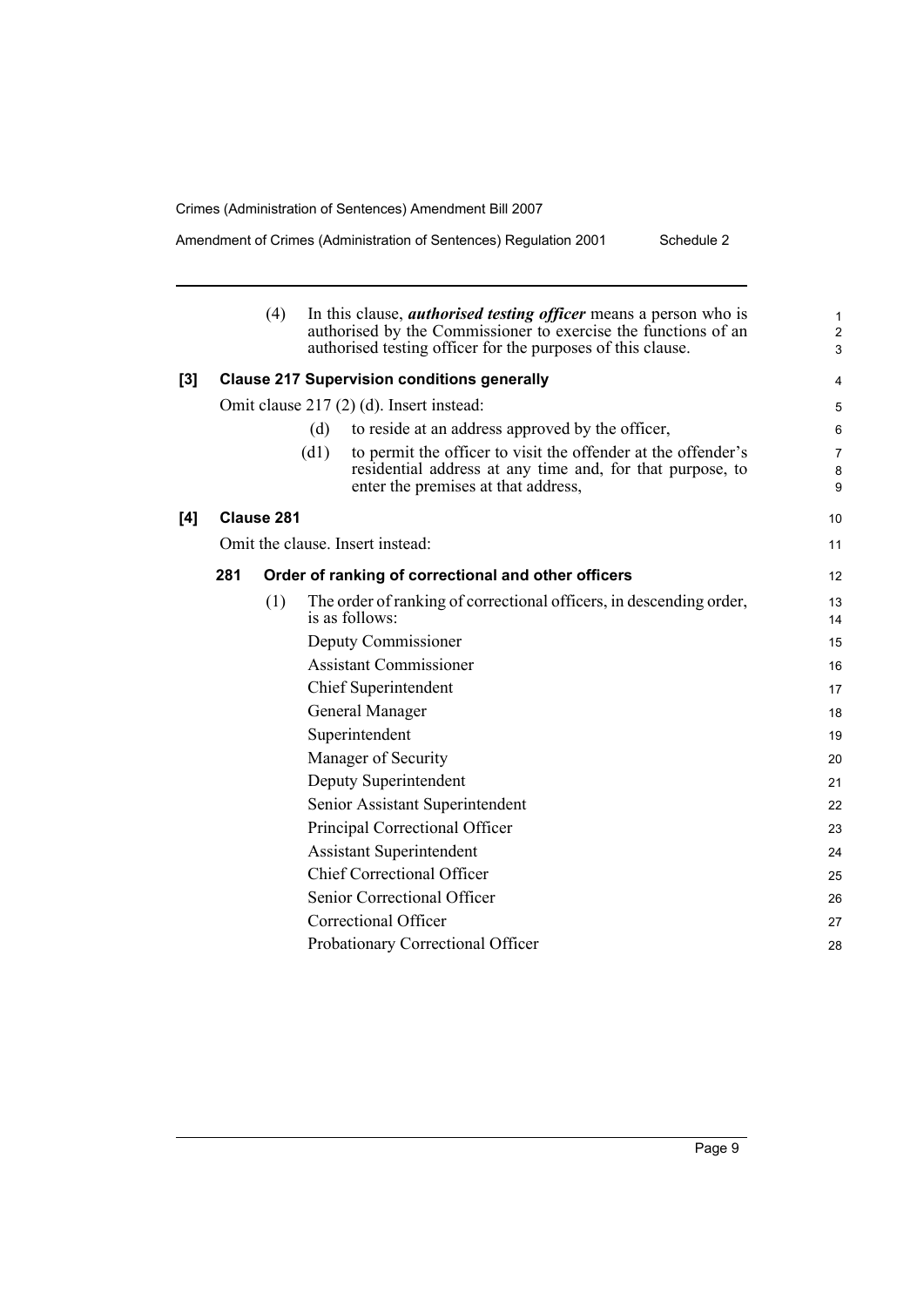Schedule 2 Amendment of Crimes (Administration of Sentences) Regulation 2001

| (2)               | The order of ranking of Departmental officers employed in the<br>Corrective Services Industries Branch of the Department, in<br>descending order, is as follows:<br>Manager of Industries (Level 1) | 2<br>3<br>4             |
|-------------------|-----------------------------------------------------------------------------------------------------------------------------------------------------------------------------------------------------|-------------------------|
|                   | Manager of Industries (Level 2)                                                                                                                                                                     | 5                       |
|                   | Manager, Centre Services and Employment                                                                                                                                                             | 6                       |
|                   | Manager, Business Unit                                                                                                                                                                              | 7                       |
|                   | Senior Overseer                                                                                                                                                                                     | 8                       |
|                   | Overseer                                                                                                                                                                                            | 9                       |
| <b>Dictionary</b> |                                                                                                                                                                                                     | 10                      |
|                   | Omit the definition of <i>legal practitioner</i> . Insert instead:                                                                                                                                  | 11                      |
|                   | <i>legal practitioner</i> means an Australian legal practitioner within<br>the meaning of the <i>Legal Profession Act 2004</i> .                                                                    | $12 \overline{ }$<br>13 |

 $[5]$